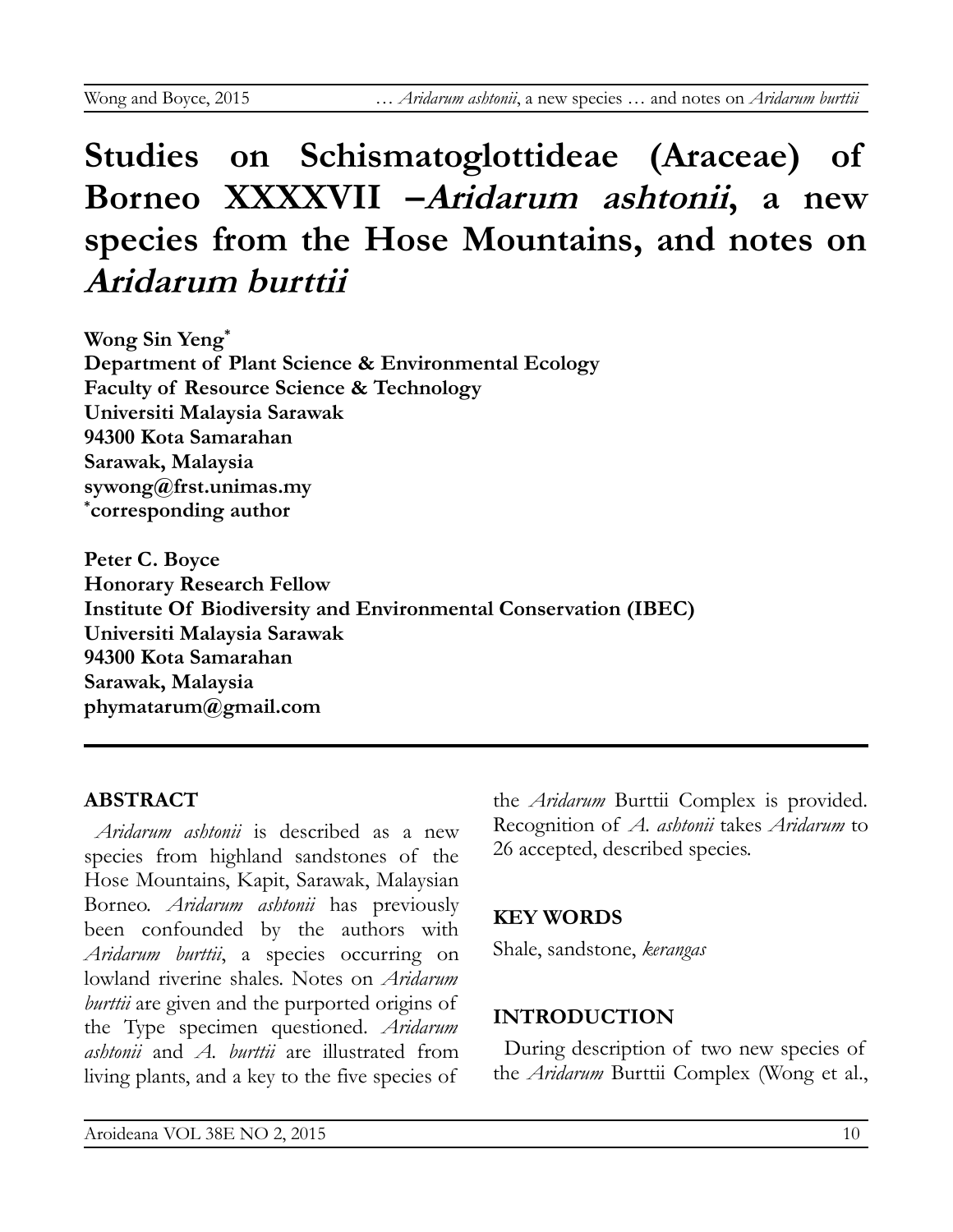2012) a spadix was figured as *Aridarum burttii* Bogner & Nicolson (Wong et al., 2012: 266, **Figure 3)** determined on the basis that the plant originated from the Hose Mountains of Sarawak, from where the Type of *Aridarum burttii* was purported to have been collected (Bogner, 1979). At the time we harboured doubts privately as to the veracity of this determination, but with no better material to hand took a pragmatic approach.

Recently we had occasion to explore the Ulu (headwaters) of the Sungai (river) Engkari (Sarawak: Sri Aman, Lubok Antu), from where *Aridarum burttii* has also been collected (see Bogner & Hay, 2000: 189) and were fortunate to encounter significant populations of *Aridarum burttii* at every stage of flowering and thus were able to make extensive observations. It was soon

apparent that the Sungai Engkari plants match very closely the Type of *Aridarum burtti* [*B. L. Burtt & A. M. Martin B 5116*], and likewise differ considerably from the plant [*AR-3726*] figured as *A. burttii* in Wong et al., 2012. On return to Kuching reexamination of living and liquid preserved collections of *AR-3726* established that not only were they not pertinent to *Aridarum burtii* neither did they match any described species of *Aridarum*. A search of SAR and of our photographic records of Herbarium material located specimens [*P. S. Ashton* S21256] matching our living plants from the Hose Mountains and we determined this to represent the same species.

We are describing this here as a new species of the *Aridarum* Burttii Complex – *Aridarum ashtonii* S. Y. Wong & P. C. Boyce.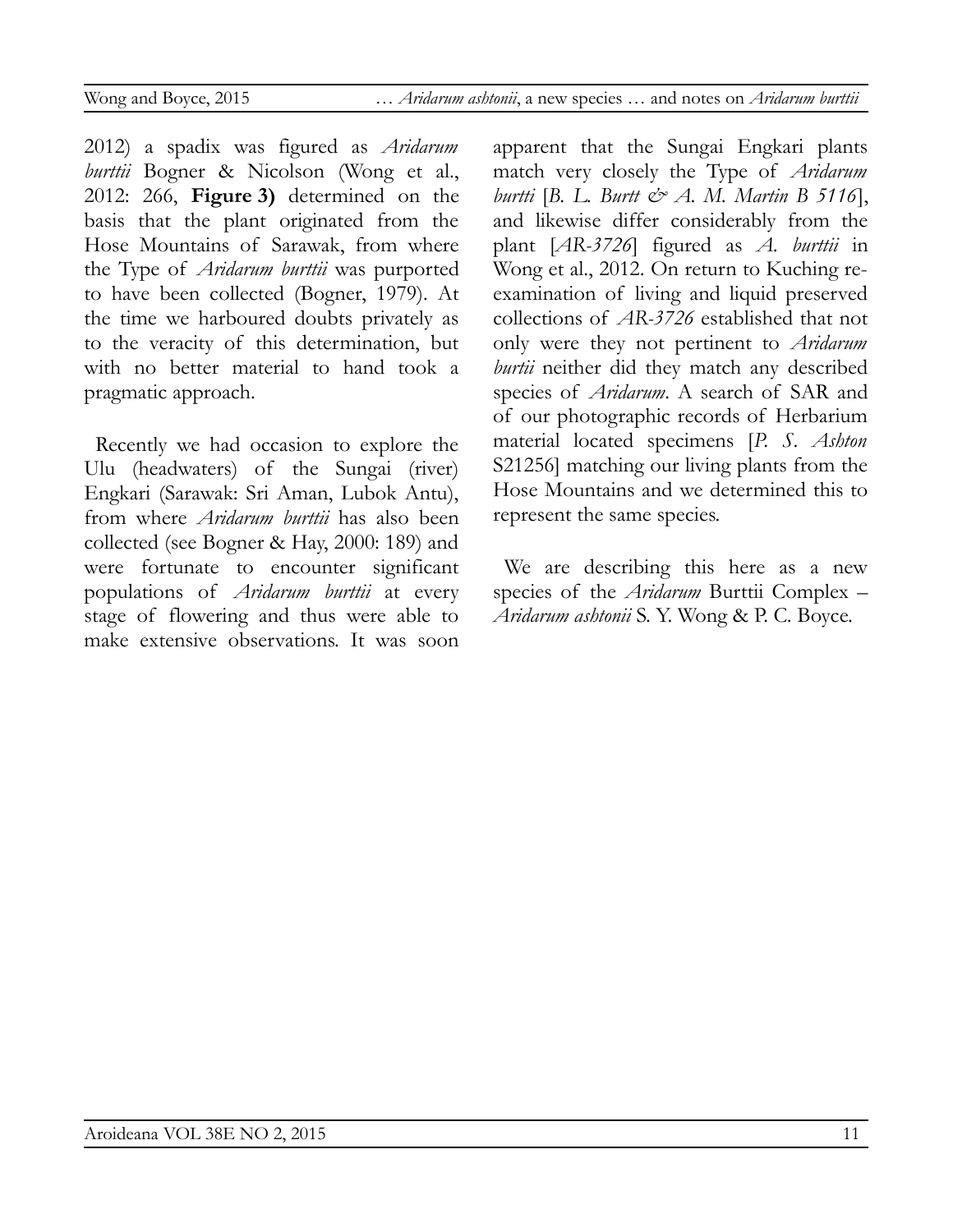## KEY TO THE SPECIES OF THE *ARIDARUM* BURTTII COMPLEX

| 1. Pistillate flowers confined to two rows $\pm$ embedded in the spadix; inflorescence erect at<br>anthesis<br>. 2                                                                                                                                      |
|---------------------------------------------------------------------------------------------------------------------------------------------------------------------------------------------------------------------------------------------------------|
| Pistillate flowers in several rows not embedded in the spadix; inflorescence nodding at<br>anthesis.<br>. 3                                                                                                                                             |
| 2. Plants with rhizome creeping and rooting; leaf blades linear-lanceolate with prominently<br>raised marginal veins; pistillate flower zone with a few vermiform staminodes at base.                                                                   |
| Leaf blades broadly elliptic, primary lateral veins prominently raised on both surfaces of<br>blade; erect; pistillate flower zone with a few squat rhomboidal staminodes at the base.<br>Higlands, Kapit, Sarawak A. ashtonii                          |
| 3. Pistillate and staminate flower zones separated by a naked interstice equalling the<br>staminate flower zone in length; staminodes few, cylindric-clavate, at base of staminate<br>flower zone; stamens and appendix staminodes verrucate A. kazuyae |
| Pistillate and staminate flower zones not separated by a naked interstice; staminodes at<br>base of staminate zone absent or globose; stamens and appendix staminodes smooth  4                                                                         |
| 4. Stamen connective convex, distal rim rounded, smooth or slightly sulcate; staminodes at<br>base of staminate flower zone absent or closely resembling staminate flowers; thecae<br>horns long, stiff, arching. Kalimantan Timur A. orientale         |
| Stamen connective concave, distal rim serrate-dentate; staminodes at base of staminate<br>flower zone globose; thecae horns rather soft, short, straight. C. Sarawak (Kapit)<br>. A. burttii                                                            |
|                                                                                                                                                                                                                                                         |

**Aridarum ashtonii** S. Y. Wong & P. C. Boyce, **sp. nov.** Type: Malaysian Borneo, Sarawak, Kapit Division, Hose Mts, Mujong, Ulu [Sungai] Amau, Bukit Lumut,

900m asl, 18 Apr. 1964, *P. S. Ashton S21256* (holotype SING!; isotypes K!, L!, SAR!). **Figures 1 & 2.**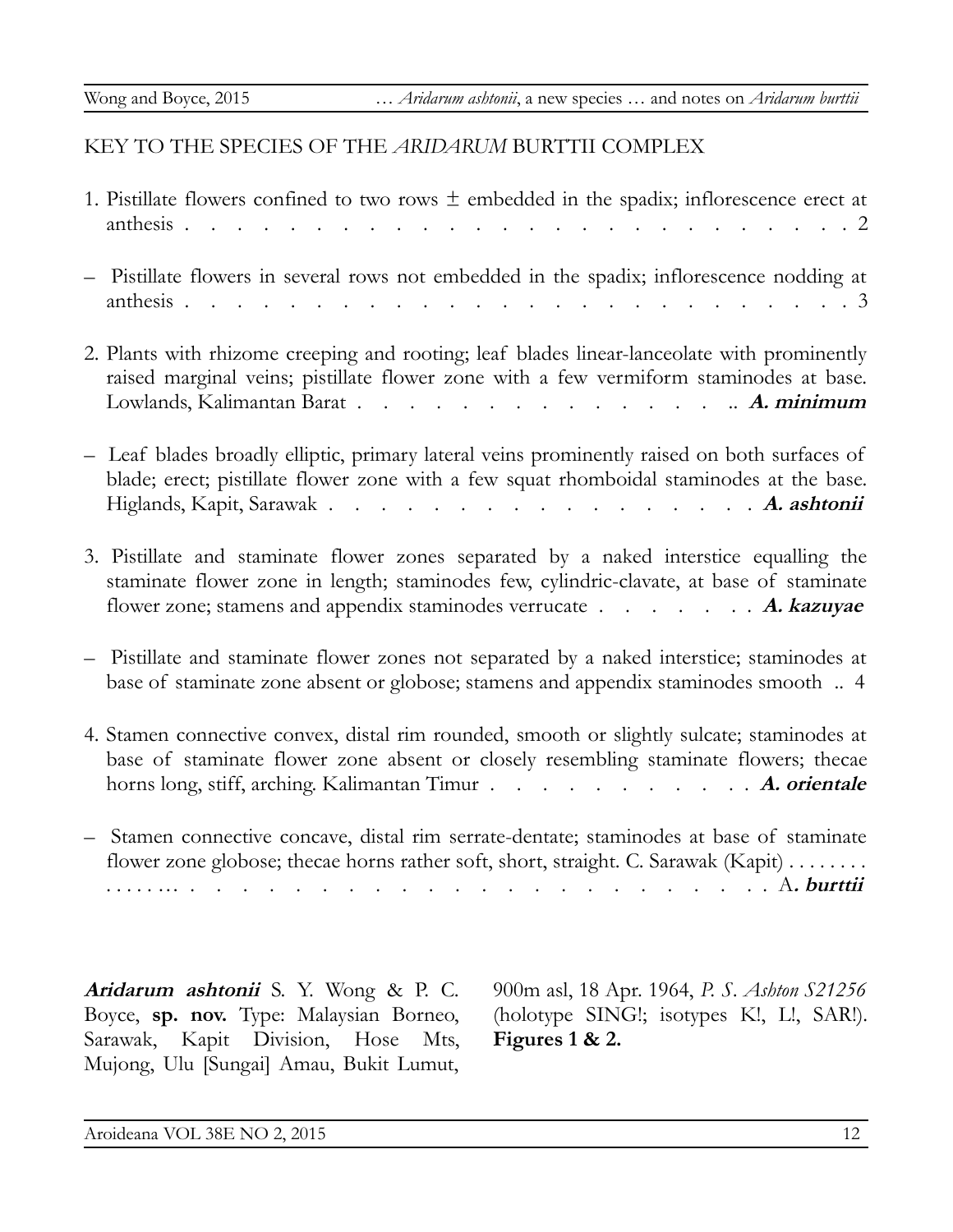

**Figure 1. Aridarum ashtonii** P. C. Boyce & S. Y. Wong. **A.** Flowering plant in habitat. **B.** Leaf blades showing the distinctive raised primary lateral veins. **C & D.** Inflorescence at staminate anthesis. **E.**  Inflorescence at end of staminate anthesis. **F.** Spadix at staminate anthesis, spathe artificially removed. **G.** Detail of staminate flower zone (the darker median band) at staminate anthesis, spathe limb artificially removed. **A–E** from *AR-3726*. Images A & B © Mike Lo. Used with permission. Images C–G © P. C. Boyce.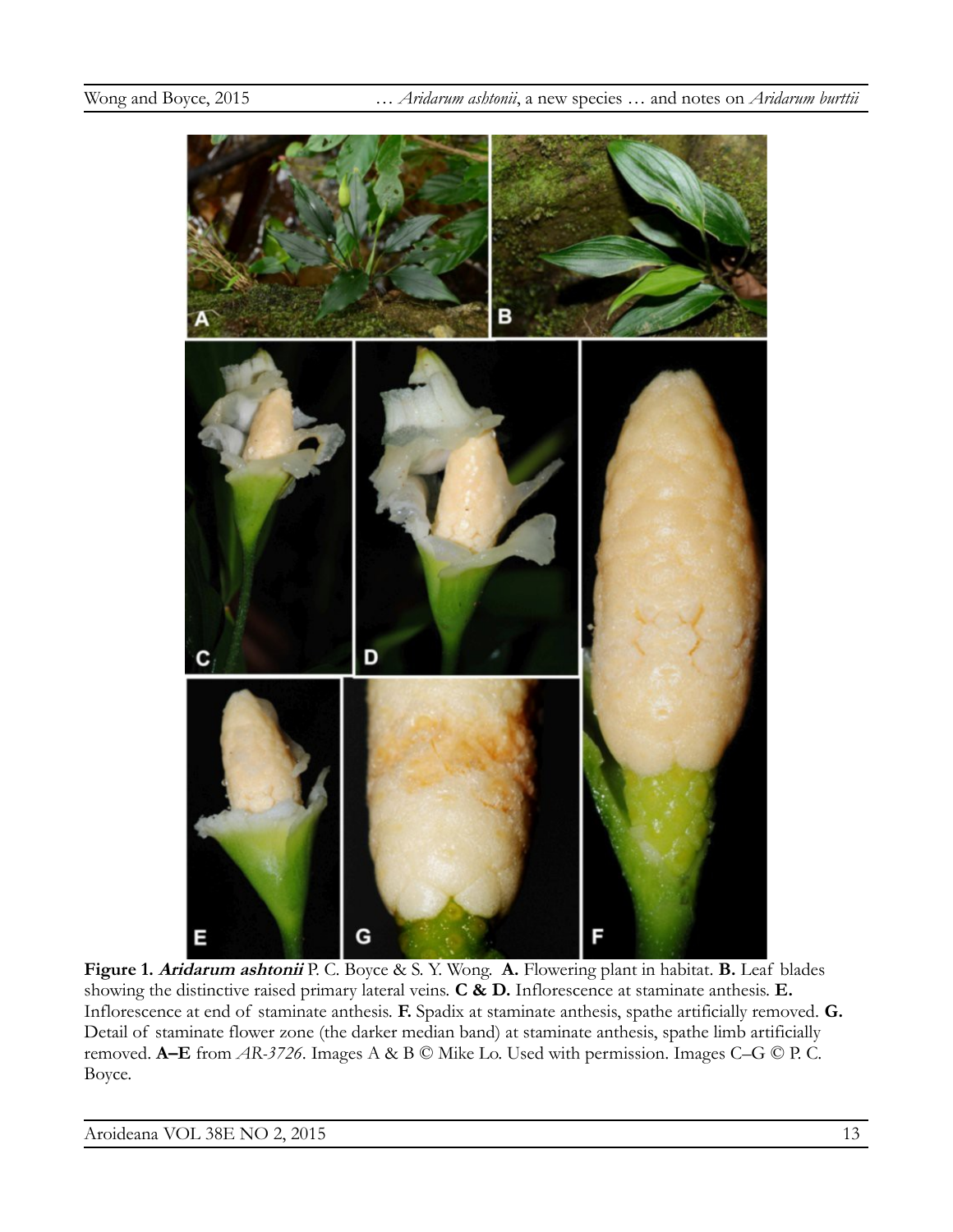

**Figure 2. Aridarum ashtonii** P. C. Boyce & S. Y. Wong Holotype specimen. *P. S. Ashton S21256* [SING].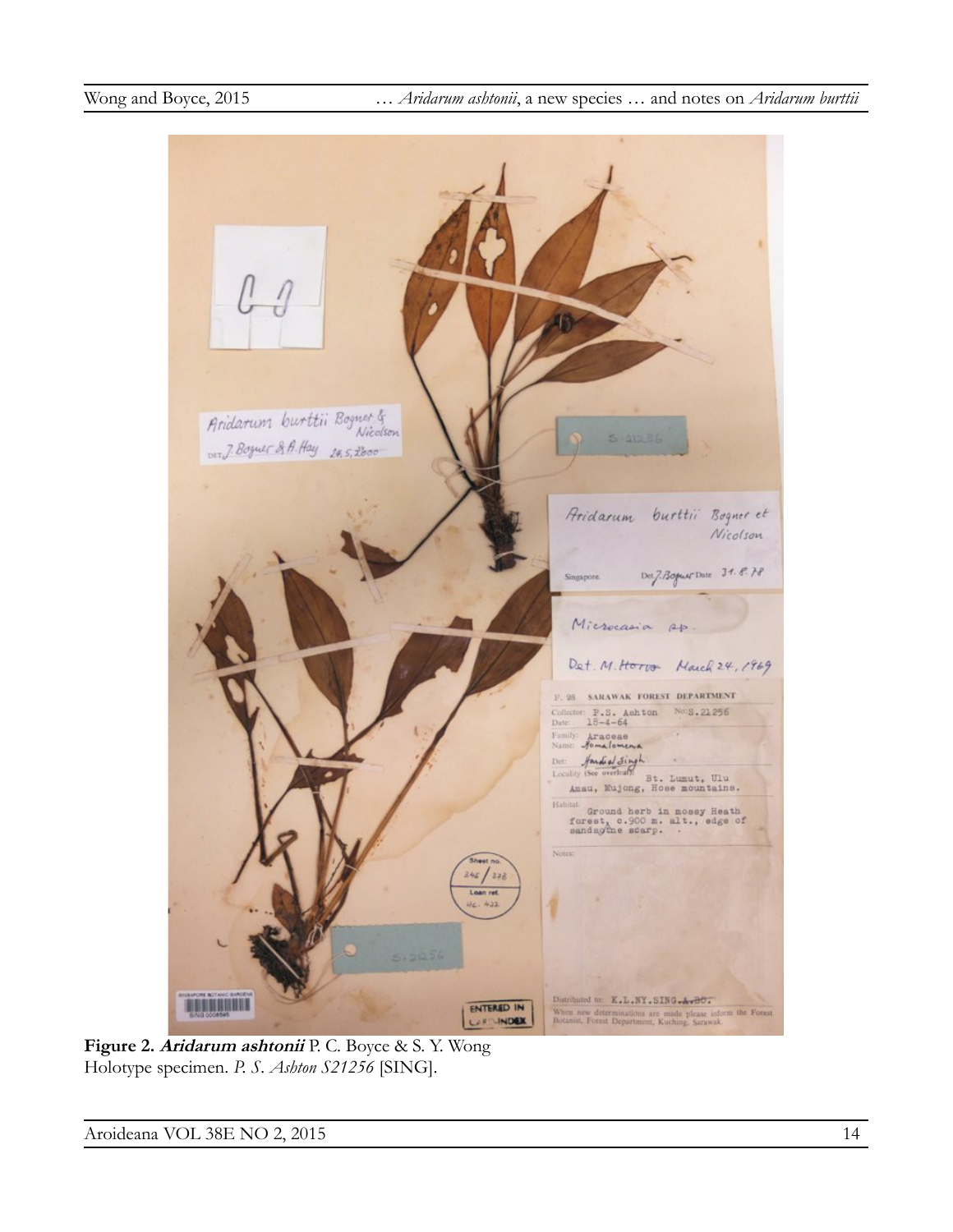# **Diagnosis**

*Aridarum ashtonii* is readily distinguished from all other species of the *Aridarum* Burttii Complex by the combination of broad leaf blades, an erect inflorescence, staminate flowers reduced to two rows and embedded into the surface of the spadix, by the large, smooth appendix staminodes. By the much-reduced staminate flower zone and inflorescence erect at anthesis *Aridarum ashtonii* approaches *A. minimum*, although readily differentiated by the broadly elliptic (vs very narrow) leaf blades without primary lateral veins reduced to a single prominent marginal vein on each side, and the tufted (not creeping rhizomatous) habit. *Aridarum ashtonii* is a highland plant recorded from 900–1300m asl.

Small to medium-sized obligate rheophyte 10–20 cm tall. **Stem** somewhat condensed, sub-erect, later to ca 5 cm long, ca 1.5 cm in diam. **Leaves** up to 10 together, petioles erect with blades erect to slightly arching; **petiole** 6–17 cm long, 2–3 mm in diam., very weakly D-shaped in cross section, and weakly channelled dorsally, with the edges rounded, sheathing at the extreme base, medium green; **petiolar sheath** with wings extended into a narrowly triangular ligular portion 3–6 cm long, ligule soon deliquescing; **blade** rather stiffly coriaceous, elliptic, 4–11 cm long  $\times$  2–5.5 cm wide, base cuneate, apex acute, shortly acuminate and apiculate for ca 12 mm, adaxially semiglossy medium green, paler abaxially; **midrib** abaxially and adaxially prominent; **primary lateral veins** 3–5 on each side, diverging from the midrib at ca 30°, adaxially prominent, abaxially less so; **interprimary veins** very few, much less prominent than primaries and not visibly reaching the midrib or blade margins; **secondary venation** obscure; **tertiary venation** adaxially obscure, abaxially forming a slightly darker irregular reticulum. **Inflorescence** solitary, subtended by a 4–6 cm long, very narrowly triangular somewhat membranous cataphyll. **Peduncle** shorter than the petioles, 5–9 cm long, terete, medium green, inserted dorsal-obliquely on the spathe. **Spathe** broadly ovate, not constricted, ca 3 cm long; **lower part** salverform at anthesis, green, ultimately persistent through fruiting, **limb** glistening white, ca 2.5 cm long, apiculate for up to 5 mm, apicule distally green; limb gaping at pistillate anthesis, during staminate anthesis splitting into semi-concentric rings from the junction of the spathe limb and the persistent lower part, limb eventually falling to leave lower persistent part with a wide ragged margin of degrading tissue, this tissue then liquefying and leaving salverform persistent lower spathe with a scarred irregular rim. **Spadix** stoutly cylindricfusiform ca 2 cm long, ca 5 mm in diam.; **pistillate flower zone** comprising ca 1/6 of the spadix, obliquely inserted on peduncle, ventral side ca 2 mm long, dorsal side ca 3 mm long, with a few squat clavate white staminodes at the base; **pistils** subglobose, somewhat rhomboidal by compression, truncate, ca 1 mm in diameter, green; **stigma** sub-sessile, discoid, papillose, ca 2/3 the width of the ovary, greyish; **interpistillar staminodes** absent; **sterile**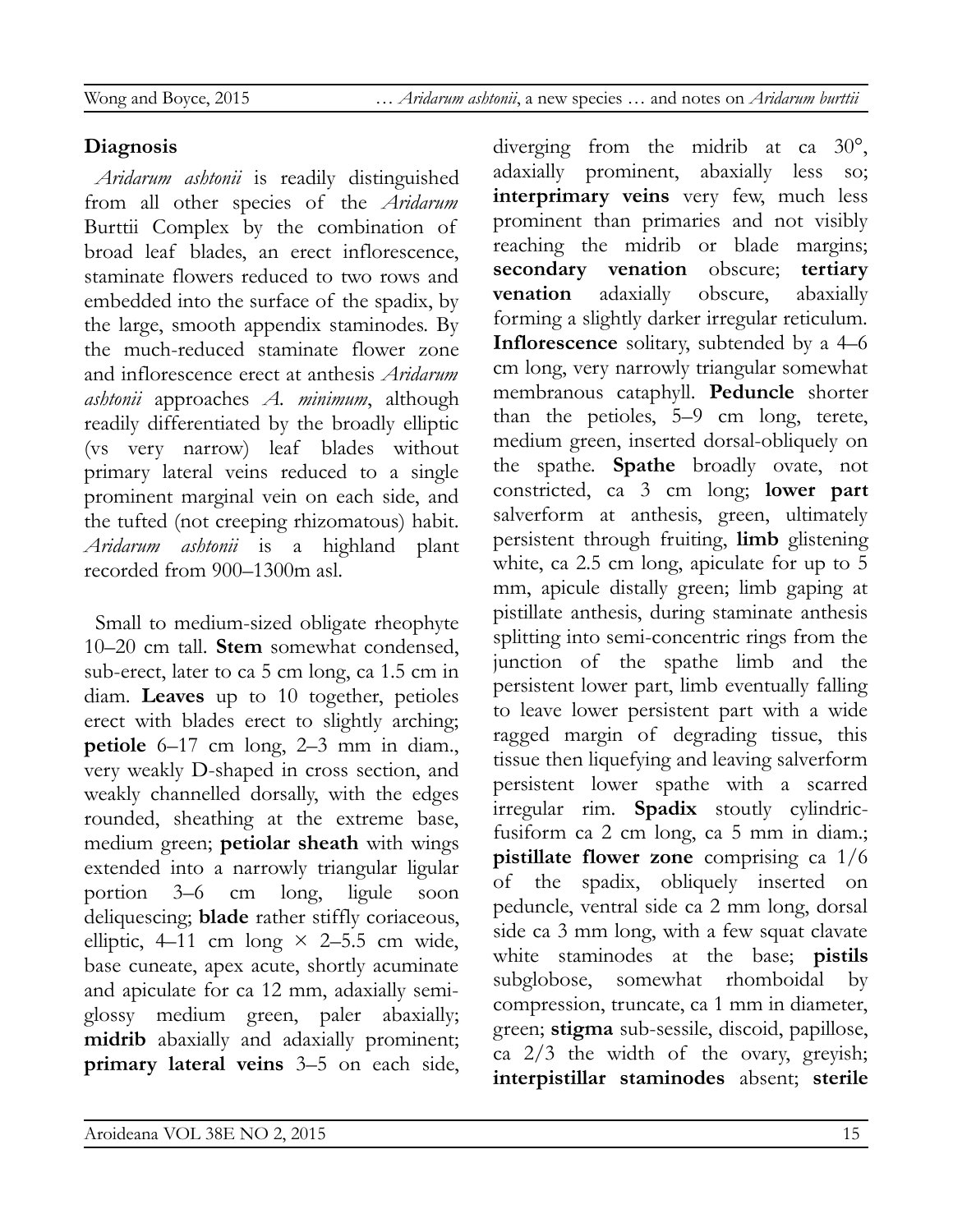**interstice** markedly wider than pistillate zone, ca 3 mm long; **interstice staminodes** large, rhomboidal, surface somewhat curved, ca 2 mm  $\times$  2 mm, waxy creamy white; **staminate flower zone** comprised of two whorls of flowers embedded into spadix, ca 1/6 of total spadix length, ca 2 mm long, medium dull yellow; **staminate flowers** each comprised of a single stamen, ± circular in plan view, with a suture between the thecae, comparatively large, ca  $2.5 \times 2.5$  mm, connective smooth, centrally slightly impressed with the distal (with respect to spadix axis) margins forming narrow rim; **thecae** globose, each ca 1 mm long, displaced to the proximal (with respect to the spadix axis) side of the stamen with distal-pointing horns; **thecae horns** ca 0.3 mm long, stiff, directed upwards; **appendix** ca 1 cm long, comprising ca  $2/3$  of the entire spadix, bluntly tapering; **appendix staminodes** comprised of very denselypacked rhomboidal and partially coherent smooth staminodes, cream. **Fruiting spathe** very broadly salverform, ca 1 cm diameter, and 1 cm tall, pale to medium green with a ragged scar along the rim; **fruits and seeds** not seen.

*Ecology* — *Aridarum ashtonii* occurs on exposed sandstone river boulders and the margins of waterfalls, or on mossy boulders, under moist to perhumid lower montane heath forest (*kerangas*) on Oligocene sandstones between 900 and 1300 m asl.

*Distribution* —*Aridarum ashtonii* is known with certainty only from the Type locality on the NW flanks of the Hose Mountains

of Central Sarwak, and from Gunung Gelanggang at the SE extremity of the same range.

*Eponymy* — Named for Peter Shaw Ashton, a pioneer of understanding the dynamics of the tropical wet forests of SE Asia. Ashton's work in tropical botany began after taking his B.A. at Cambridge University in 1956 by being appointed Forest Botanist to the Brunei Government (1957–1962) during which time he completed his MA (Cantab) and PhD (Cantab). Between 1962–1966 Ashton was Forest Botanist to the Sarawak Government, before moving to Aberdeen University (1966–1978), and then to The Arnold Arboretum of Harvard University, where he was director 1978–1987, and remains to this day, now as Charles Bullard Professor of Forestry, emeritus Harvard University. Author of numerous publications on the dynamics of tropical forests, Peter Ashton is universally acclaimed for his work, notably on the dipterocarps.

*Additional specimens seen* — MALAYSIA: BORNEO: Sarawak, Kapit, Nanga Merit, Hose Mountains, Gunung Gelanggang, 02°06'0.00'N 113°49'0.00'E, 1300m, *Mike Lo AR-3726* (SAR); Kapit, Bukit Sampadai, Sungai Sampurau, Melinau, 14 Aug 1967, *I. Paie S. 25803* (K!, SAR!, US).

*Notes* — Within Sarawak, *Aridarum ashtonii* is in overall appearance most reminiscent of lowland *Aridarum burttii*, notably by the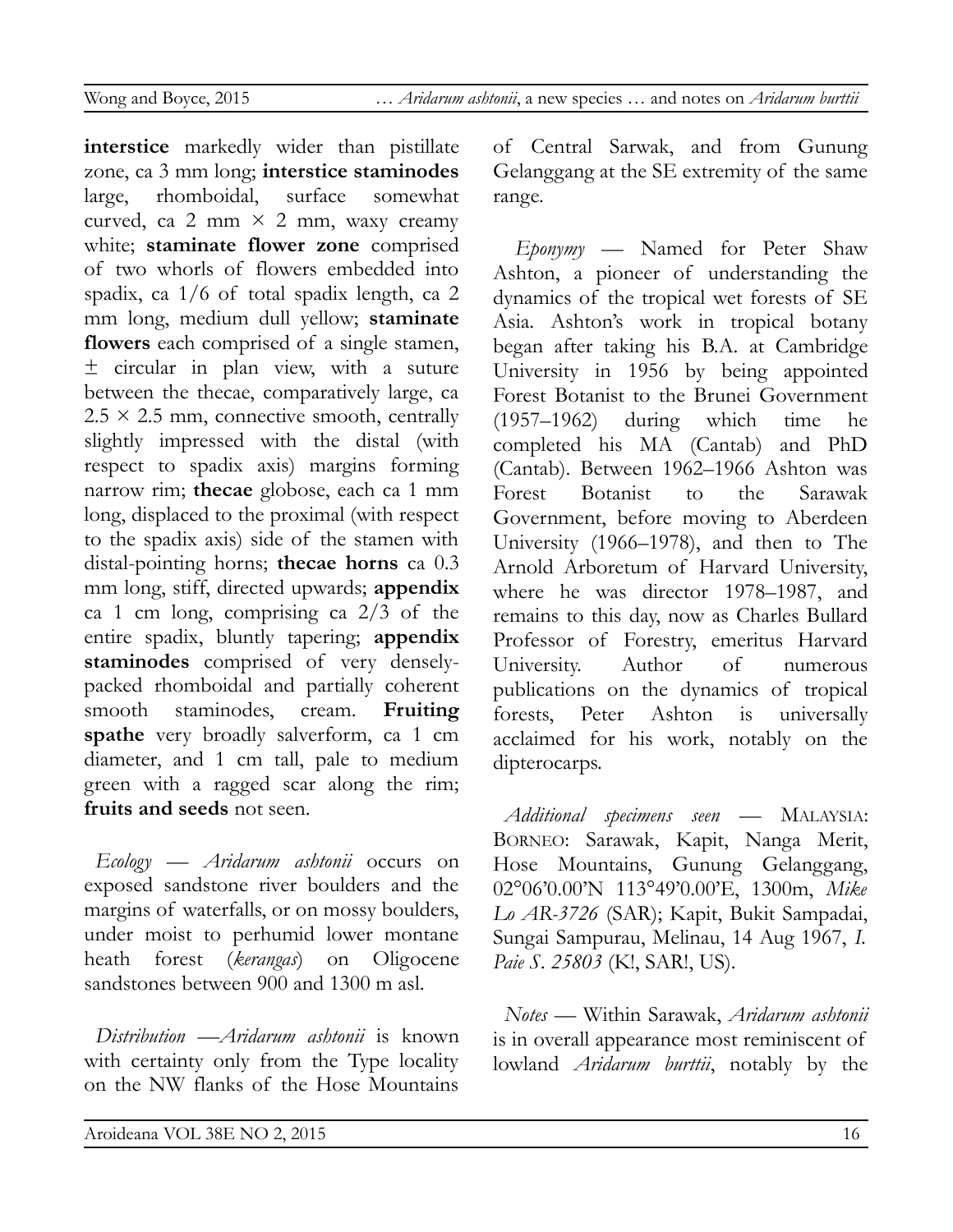leathery elliptic leaf blades with their prominently raised primary lateral veins. *Aridarum ashtonii* is readily distinguished from *A. burttii* by the much reduced staminate flower zone in which the flowers are embedded in the spadix, and by the large appendix clothed with smooth rhomboidal staminodes (vs appendix reduced and clothed with verruculate staminodes, often with the distal-most part naked).

The spadix of *A. ashtonii* is most similar to that of *A. minimum* (**Figure 3)**, but these species may be differentiated as noted in the above Key and Diagnosis.

# NOTES ON *ARIDARUM BURTTII*

As here defined *Aridarum burttii* (**Figures 4 & 5**) is a lowland species (extending to ca 400 m asl) restricted to riverine shales under lowland to hill mixed dipterocarp forest dominated by *Shorea oblongifolia*. *Aridarum burttii* is abundant along the Ulu Engkari, but absent from its junction with the Batang Ai reservoir, and for the first few kilometres of this river.

For *Aridarum* species with reliable (which is to say field-based) observational data it is evident that all are localized in their distribution. This being the situation, the circumscription of *A. burttii* adopted here raises the distinct probability that the locality stated on the Type of *A. burttii* is in error. If *A. burttii* were indeed collected from the Hose Mountains it must have

originated from well above our current confirmed upper altitudinal range recorded for the species, because all immediately surrounding areas of the Hose Mountains are between 600 and 1300 m asl, with many peaks of the actual range over 1800 m asl, and with the highest point (Bukit Batu) reaching 2028 m asl.

The protologue of *Aridarum burttii* cites *Burtt & Martin 5116* (US) as the Holotype, although a search of the on-line database for US (www. http://collections.nmnh.si.edu/search/bota ny/) failed to bring up the specimen, although Alice Tangerini's line work (Bogner & Nicolson 1991: 42, **Figure 1)** is present. Type material of *A. burttii* was prepared entirely from living material of *B. L. Burtt & A. M. Martin B5116* cultivated at Royal Botanic Garden Edinburgh. Mark Newman (E) has been unable to locate a field-collected specimen of *Burtt & Martin B5116* in E and (pers. comm.) stated that he "strongly suspect[ed] that *Burtt* [*& Martin*] *B5116* was a seed or rhizome sample which was accessed into the living collection of RBGE as number 19672479 (*fide* label on the E isotype – but see below) which flowered in 1968, at which time a herbarium specimen was made in the cultivated plant number series. The handwriting on the main label of the Edinburgh Isotype 'C5936' is Rosemary Smith's and it is very likely that she was also the collector." Assuming that the information on the E Isotype is correct, this implies that the material at US (if such exists) is also a cultivated collection, grown at E, raised from a seed or rhizome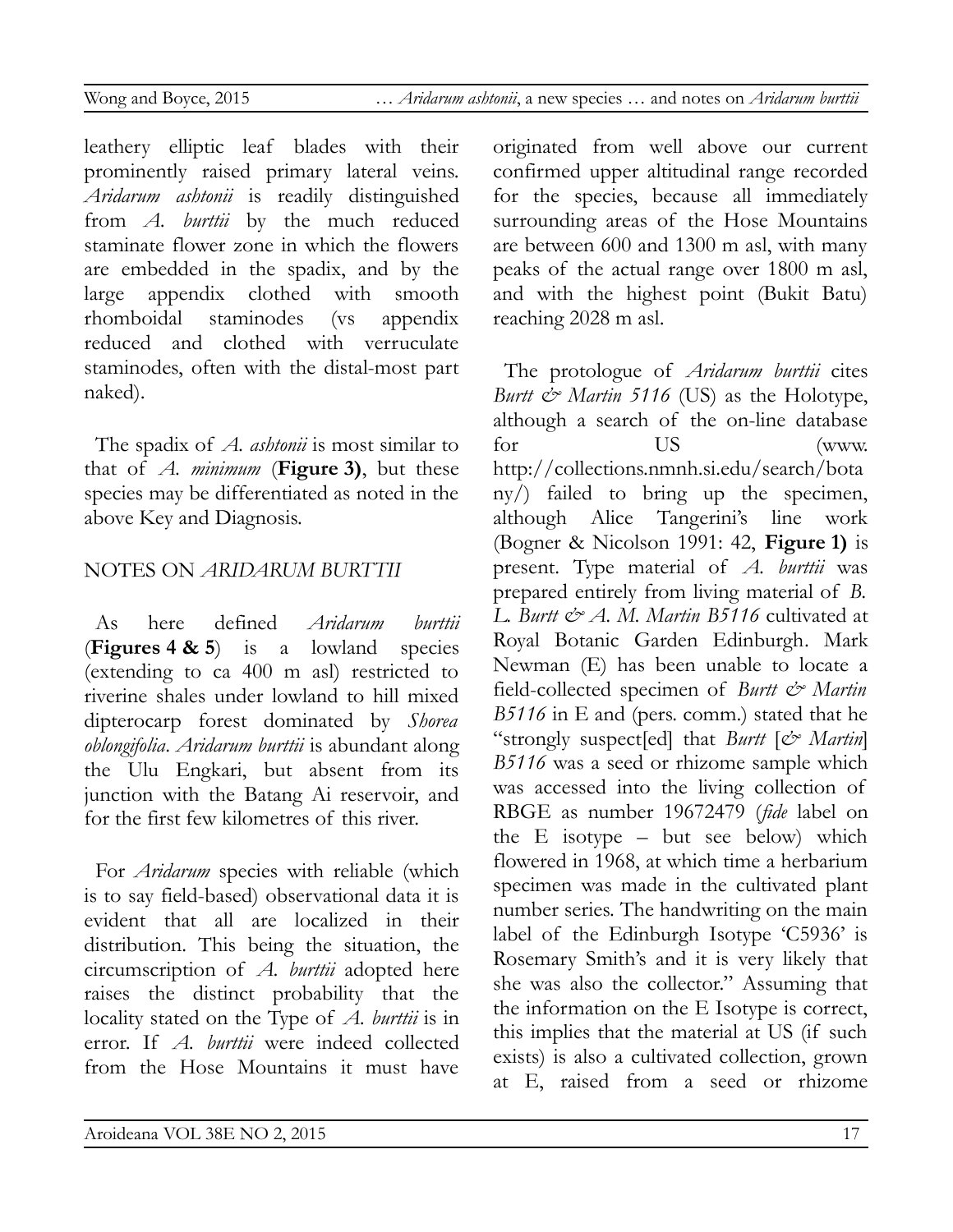

#### **Figure 3. Aridarum minimum** H. Okada

**A.** Plants in habitat. **B.** Flowering plant in habitat. **C.** Inflorescence at onset of pistillate anthesis. **D.**  Inflorescence at late pistillate anthesis. **E.** Inflorescence at end of staminate anthesis. **F.** Spadix, not reduced staminate flower zone (the narrower band ca 1/3 up the spadix) median band) at pistillate anthesis, spathe limb artificially removed. **A–F** from *AR-3847*. Images A & B, G © K. Nakamoto. Used with permission. Images C–F © P. C. Boyce.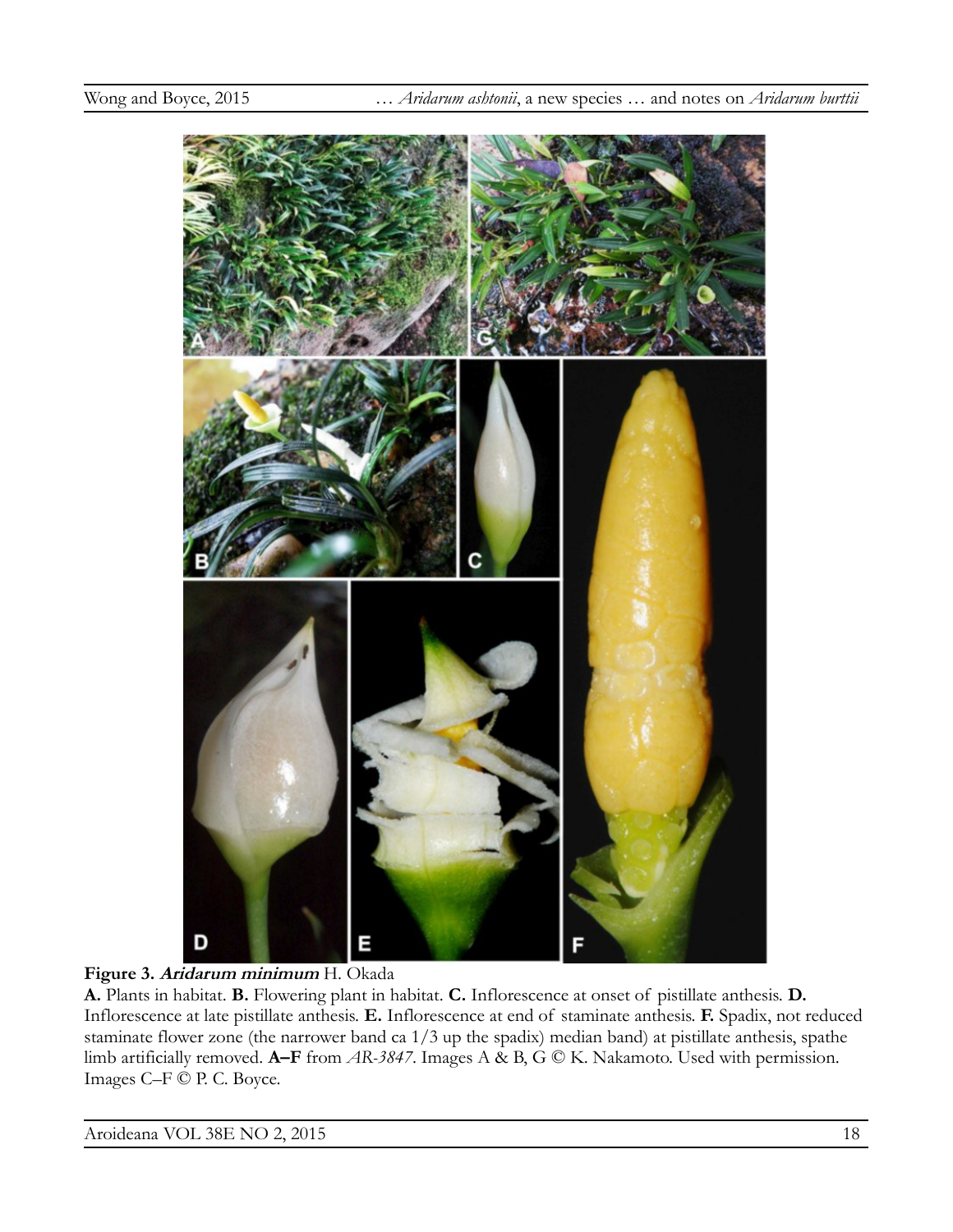

#### **Figure 4. Aridarum burttii** Bogner & Nicolson

**A.** Flowering plant in habitat. **B.** Leaf blade showing the distinctive raised primary lateral veins. **C.**  Inflorescence at pistillate anthesis. The spathe gaping is typical. **D.** Spadix at pistillate anthesis, nearside spathe artificially removed. **E.** Spadix at staminate anthesis, spathe limb artificially removed. Note the pollen strings. **F.** Fruiting plant in habitat. **G.** Sub-mature infructescence with associated splash-cup. **H.** Postdispersal infructescence with splash-cup beginning to decay. **A–H** from *AR-5116*. Images © P. C. Boyce.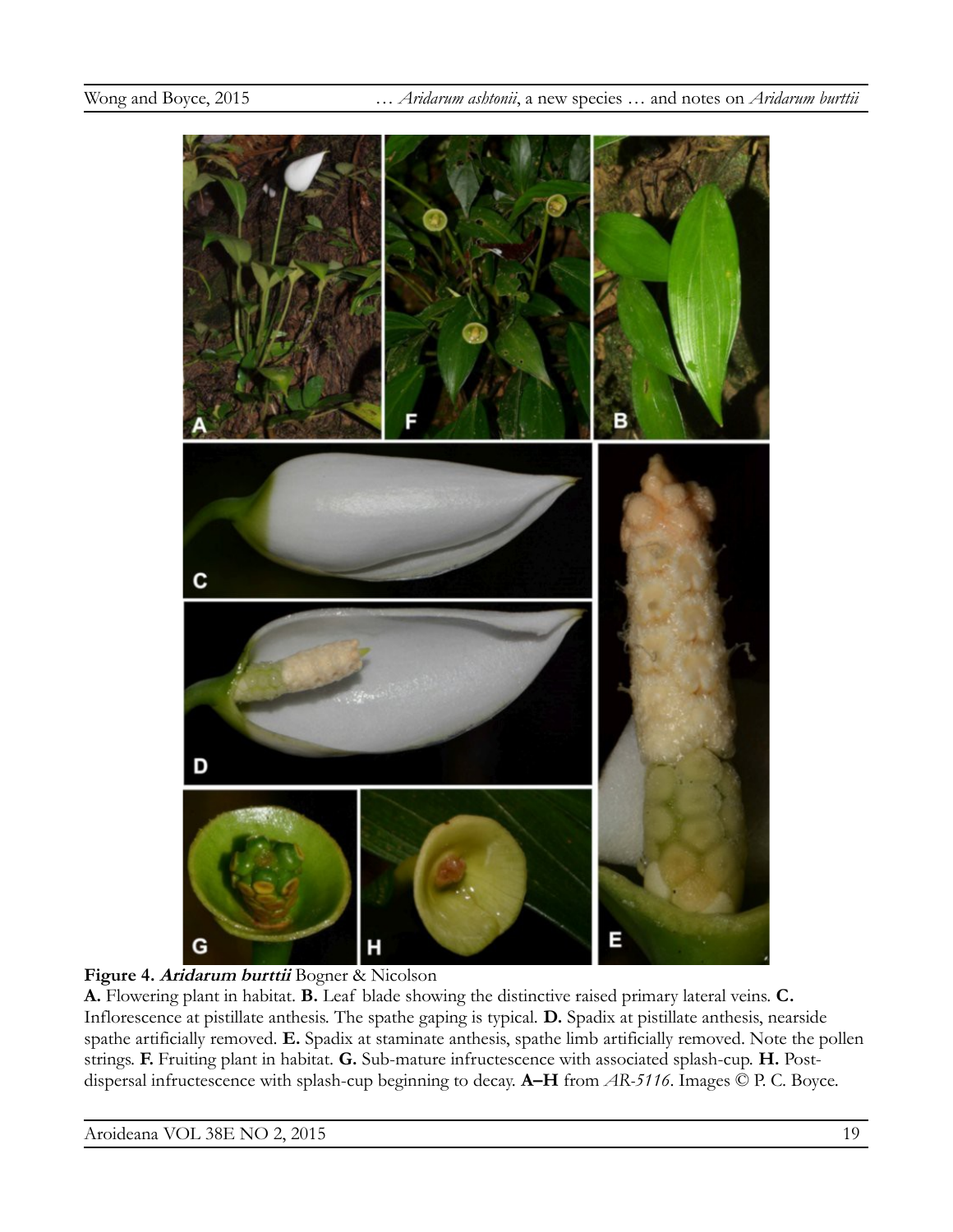Barte & Martin B. 5116 Microcavia preseglerai Fustado Aridarum burttii Bogner et Nicolson Determ. - nov. J. Boyner Muschen 1977 Cult in R.R.G. Sdink. C 5936. su colour slide collection ROYAL BOTANIC GARDEN, EDINBURGH. CULTIVATED PLANTS.  $C 5986$ **Jane 1968** Incerecasia pursiglevei tartado Spails stirtening while in upper<br>face pries at base & denderows<br>Rained from Rayte & Anastin B 5:16<br>Collisted from Sarawak, three mile, burttii Aridarum Bogner et Nicolson  $Dnum.m.$   $7.8$ oguer  $num.m?$  $P_{D}$  $64 2449$ 

**Figure 5. Aridarum burttii** Bogner & Nicolson. Isotype specimen. *B. L. Burtt & A. M. Martin B 5116* [E]. The living collection accession number 67 2479 is wrong. It should be 67 2068.

Aroideana VOL 38E NO 2, 2015 20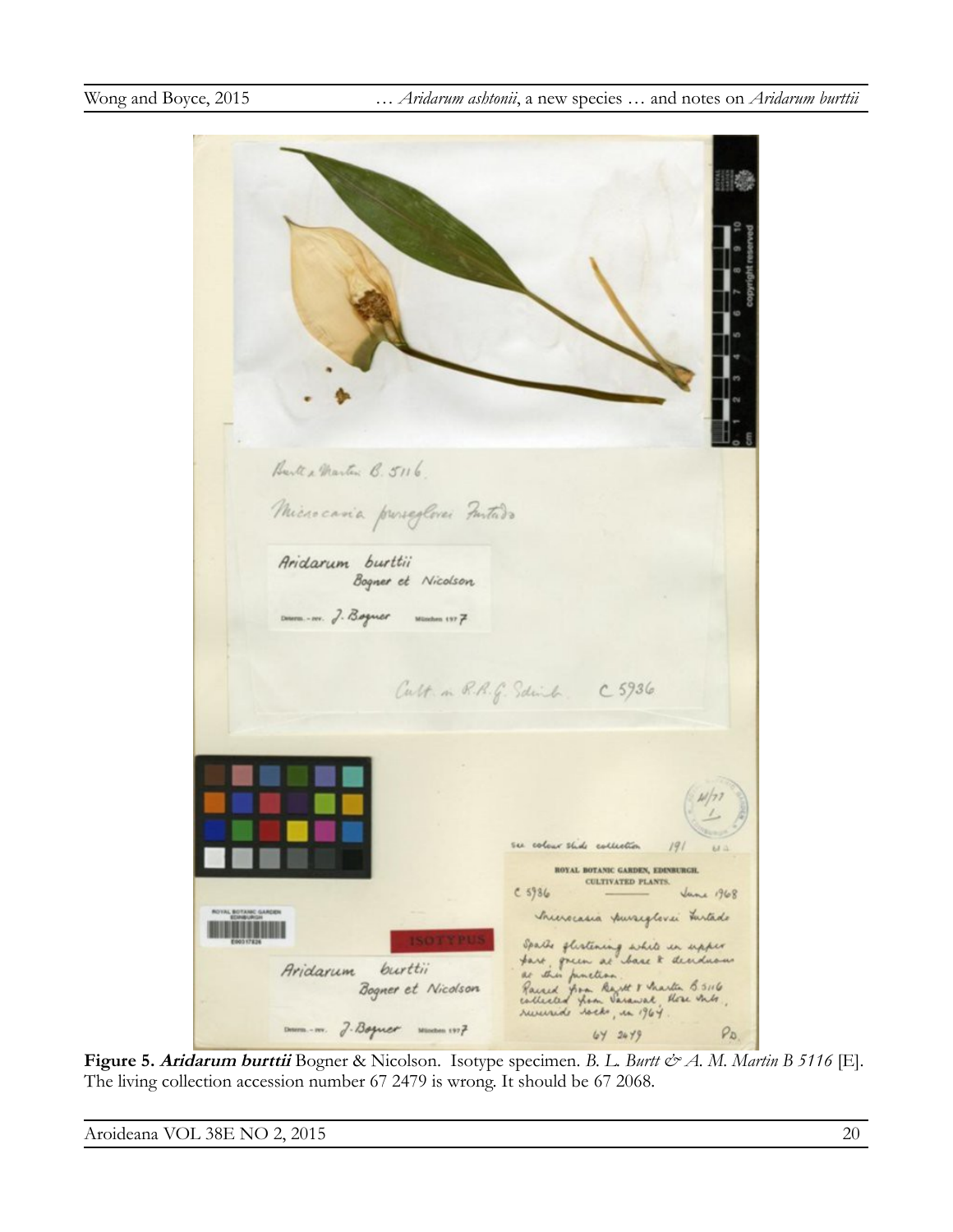Wong and Boyce, 2015 … *Aridarum ashtonii*, a new species … and notes on *Aridarum burttii*

collection with field number *Burtt & Martin 5116*.

Rob Cubey, Plant Records Officer at Edinburgh Botanic Garden, kindly checked the garden's accession book for 1967. It turns out that the *Burtt & Martin* B5116 field number correlated to 19672068, not against accession 19672479, is not as stated on the E Isotype. Mark Newman concludes "B5116 came in as a plant (probably rhizome) and was accessed as 19672068 (not 19672479). The accession number on the isotype at E is wrong. As I thought, there is no indication that Burtt B5116 was ever a herbarium specimen. Despite this mislabelling (of the E Isotype) "I don't think this alters the fact that *B5116* was never a herbarium specimen, unless it is at US which is unlikely; Bill Burtt would usually have deposited his top set at E.

In conclusion we speculate that the living plants from which the Type of *Aridarum burttii* were prepared were wrongly numbered, and did not originate from the Hose Mountains.

Bogner & Hay (2000) list four specimens determined to *A. burttii* but not belonging to that taxon. These are:

*P. S. Ashton S. 21256* (= *A. ashtonii* S. Y. Wong & P. C. Boyce, **sp. nov.**);

*I. Paie S. 25803* (= *A. ashtonii* S. Y. Wong & P. C. Boyce, **sp. nov.**);

*J. S. Burley et al. 441B* (= *Aridarum minimum* H. Okada);

*C. Ridsdale PBU267* (= an undescribed species);

#### **ACKNOWLEDGEMENTS**

This is part of on-going research funded by the Ministry of Higher Education, Malaysia by the Exploratory Research Grant Scheme Vote No. NRGS/1089/2013-(03) and Fundamental Research Grant Scheme Vote No. FRGS/STWN10(01)985/2013(26). The authors wish to extend their appreciation to Sarawak Forestry Corporation for facilitating fieldwork in Lanjak Entimau. Thanks to Nickson Robi, SFC, for logistical advice, and to Embahalbana Jangoh, Bada Ak Chendai, Augustine Kuas Ak Kenawang, and Ambau Ak Tajing ('Edwin') for their boating skills and hard work enabling our journey to Nanga Segerak. We wish also to express our gratitude to TR Bada Ak Chendai of Rumah Nanga Talong for the warm hospitality extended to us during our two stays at Nanga Talong. Thanks also to Mark Newman and Rob Cubey (Edinburgh Botanic Garden) for their valuable work in clarifying the history of the Type material of *Aridarum burttii*.